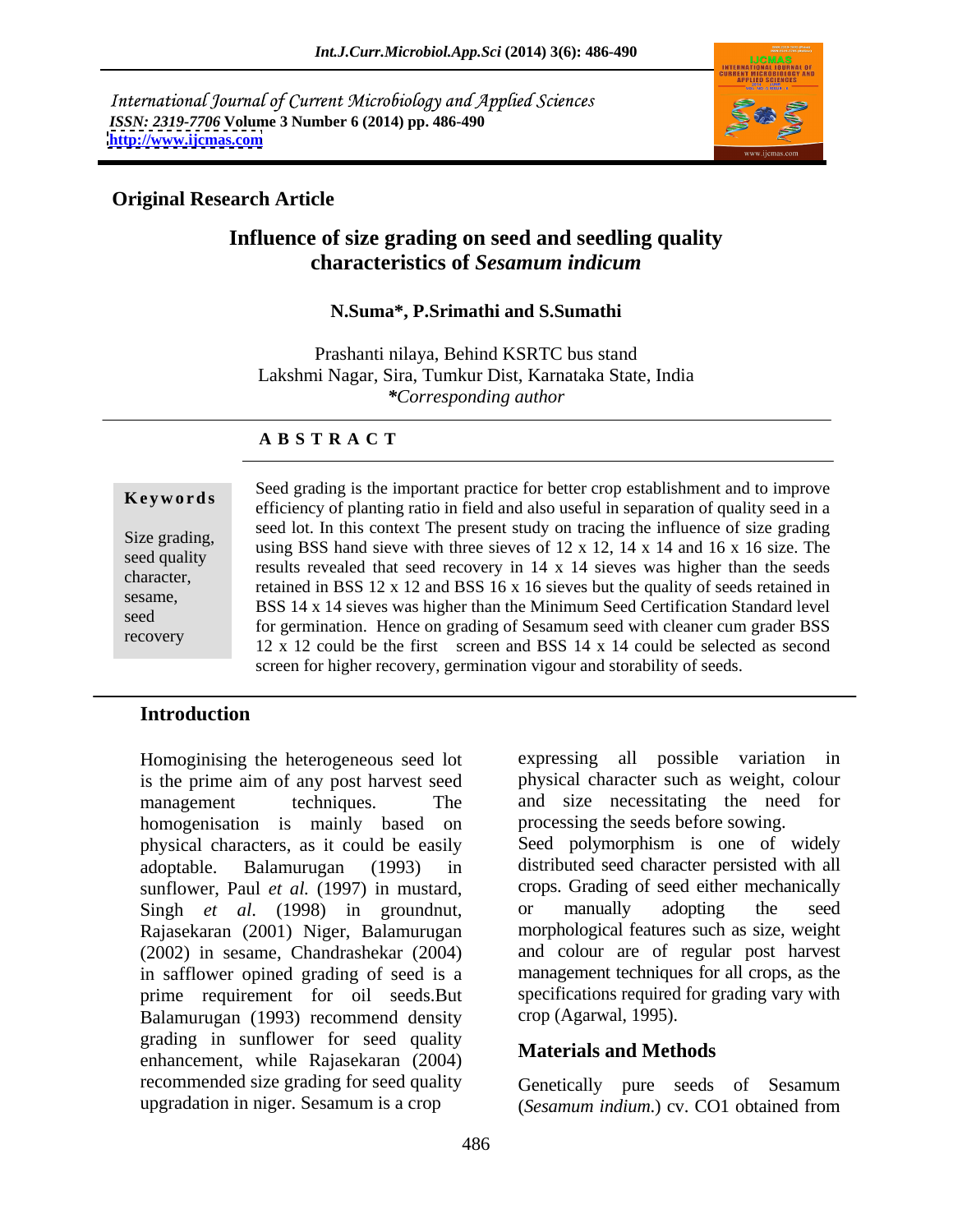Technology, Tamil Nadu Agricultural University, Coimbatore  $(11^{\circ} N)$  latitude and above mean sea level) during 2004-2005.

*Size grading.* The bulk seeds were graded with wire mesh square sieves of size  $viz.$ , length and the mean value expressed in BSS 12 x 12, 14 x 14, and 16 x 16. The centimeter. seeds retained in the above sieves along with seed passed through 16 x 16 (Plate 2) **Drymatter production (mg 10 seedlings** and bulk seeds were analyzed for seed  $\frac{1}{2}$ . Ten normal seedlings from the and bulk seeds were analyzed for seed recovery in percentage and for the seed and seedling quality characters.

*Seed recovery (%).*The weight of seeds seed recovery was calculated in percentage  $using the following formula$ <br>Seedlings<sup>-1</sup> in milligram (Gupta, 1993).

**100 seed weight (mg):** Eight replicates of hundred seeds were drawn from each<br>
Results and Discussion treatment, weighed in sensitive electronic balance and expressed in milligrams

*Germination (%):* Four replicates of hundred seeds were sown in sand medium 12, 14 x 14 and 16 x 16 recorded a and kept under the test conditions of  $25^{\circ}$   $\pm$  germination of 98,84 and 27 per cent  $1^{\circ}$ C and  $95^{\circ} \pm 3$  per cent relative humidity maintained in a germination room illuminated with fluorescent light. After the test period of seven days the normal seedlings were counted and the mean values expressed as percentage (ISTA, 1999) to the total number of seeds placed expressed during regeneration. But for germination. Balamurugan (1993) in sunflower reported

Department of oilseeds, TNAU, *Root length (cm):*At the time of Coimbatore, formed the base material for germination count, ten normal seedlings the study. The field experiments and were taken at random. The length between laboratory experiments were conducted at the collar and tip of the primary root was Department of Seed Science and measured as root length and the mean length expressed in centimeter.

 $77^{\circ}$ E longitude with an altitude of 427 m **Shoot length (cm):** From the ten seedlings **Shoot length (cm):**From the ten seedlings used for measuring the root length, the length between collar and tip of the primary shoot was measured as shoot length and the mean value expressed in centimeter.

retained in each sieve was recorded and digital balance. The mean weight was **Drymatter production (mg 10 seedlings -** <sup>1</sup>: Ten normal seedlings from **):**Ten normal seedlings from the germination test were selected at random, dried in a hot air oven maintained at 85°C for 48 h and cooled in a desiccators for 30 minutes, and weighed in an electronic expressed as dry matter production 10

Weight of seeds retained *Vigour index.* The Vigour index values in each sieve were computed, adopting the procedure of Seed recovery  $\left(\% \right) = \frac{x}{\sqrt{2\pi}}$   $\frac{x}{\sqrt{100}}$  Abdul-Baki and Anderson (1973) as given Total weight of seeds<br>below and expressed as whole number. Vigour index = Germination  $(\%)$  x Total seedling length (cm)

# **Results and Discussion**

(ISTA, 1999). variations were evident with all the Among the size grades highly significant evaluated parameters (Table 1). Seeds retained in each of the sieve size *viz*. 12 x 12, 14 x 14 and 16 x 16 recorded a respectively. The reject recorded 62 percent lower germination than bulk seeds and 70 per cent lower germination than 14 x 14 sieves with higher recovery. Ashby (1936) in his initial capital theory expressed that initial stamina of the seed is expressed during regeneration.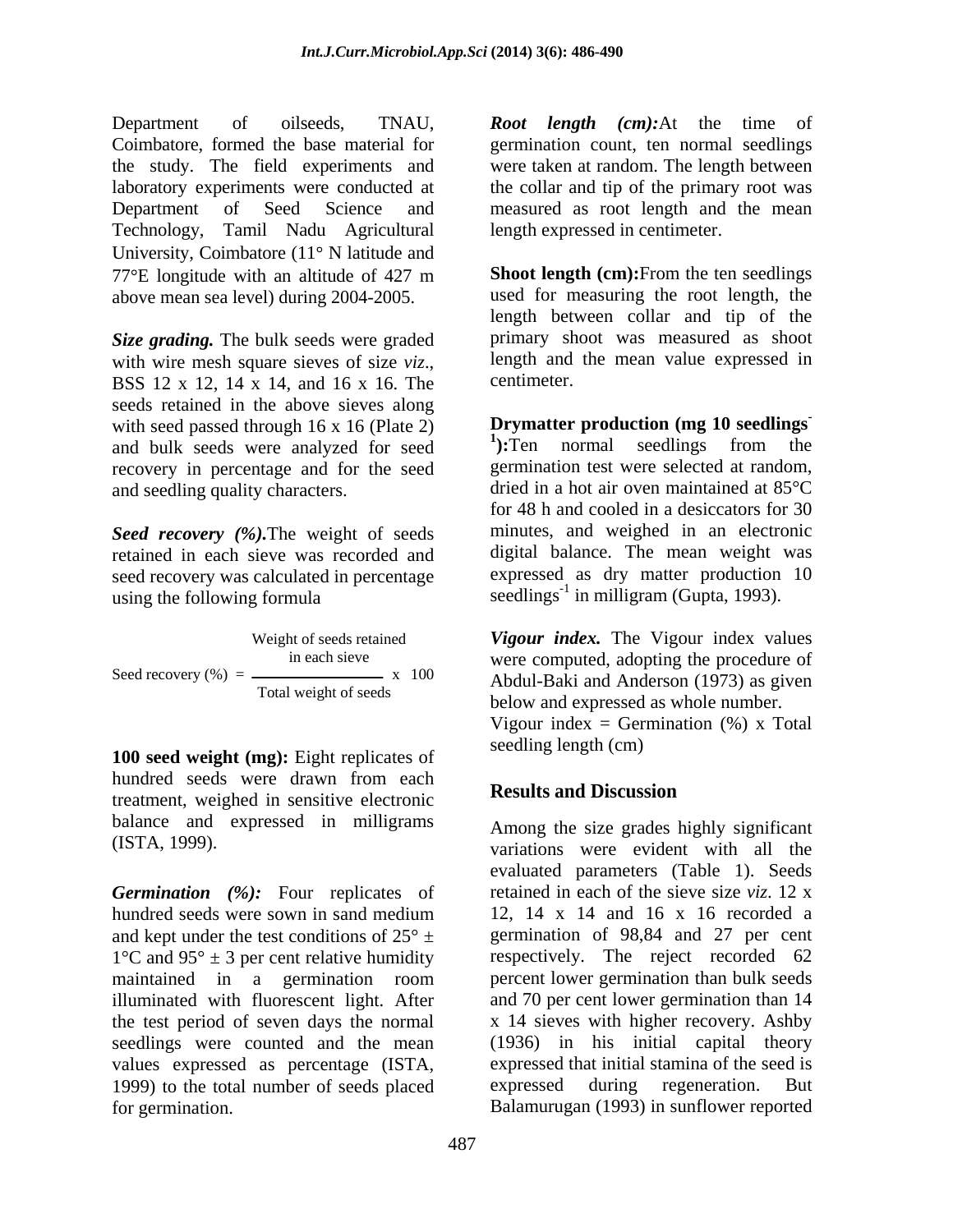a non significant difference in germination followed by 12 x 12 mm sieve (42.3 mg) between the larger and medium sized seeds. Among the seedling quality of food reserves and the greater embryo characters evaluated, the root length (9.5 cm) was higher with seeds retained in 12 x (Sabir-Ahamed *et al.*, 2003). The 12 sieves and it was followed by 14 x 14 computed vigour index values were higher and bulk seed. Similarly shoot length was for seeds retained in 12 x 12 sieve (1682) also higher in seeds of 12 x 12 sieves and it decreased by 11 per cent with the (8.4cm) and was followed by 14 x 14 sieves (8.1 cm). The drymatter production of seedling recorded by seeds retained in 14 x 14 sieve (58.4 mg) and it was

which might be due to the greater amount size in larger and medium sized seeds (Sabir-Ahamed *et al*., 2003). The sieve size of 14 x 14. But the decrease was by 17 per cent with seeds of 16 x 16 sieve.

| <b>Table.1</b> Influence of size grading on seed and seedling quality characteristics |
|---------------------------------------------------------------------------------------|
|---------------------------------------------------------------------------------------|

| <b>Treatments</b>              | <b>Seed</b><br>recovery<br>(%) | $100$ seed<br>weight<br>(mg) | Germination<br>(%) | Root<br>length<br>(cm) | <b>Shoot</b><br>length<br>(cm) | Dry matter<br>production<br>10 seedling<br>$\log$ | <b>Vigour</b><br>index |
|--------------------------------|--------------------------------|------------------------------|--------------------|------------------------|--------------------------------|---------------------------------------------------|------------------------|
| Bulk                           | $\sim$                         | 307                          | 80 (63.43)         | 7.8                    | 5.8                            | 38.2                                              | 1088                   |
| <b>BSS 12 x 12</b><br>retained | 1 <sub>7</sub><br>$\perp$      | 358                          | 94 (75.82)         | 9.5                    | 8.4                            | 42.3                                              | 1682                   |
| <b>BSS 14 x 14</b><br>retained | 71                             | 319                          | 88 (69.73)         | 9.0                    | 8.1                            | 58.4                                              | 1504                   |
| <b>BSS 16 x 16</b><br>retained |                                | 248                          | 27(31.95)          | 7.0                    | 6.0                            | 32.2                                              | 351                    |
| <b>BSS 16 x 16</b><br>passed   |                                | 115                          | 18(25.10)          | 5.5                    | 4.0                            | 21.5                                              | 171                    |
| CD<br>$(P=0.05)$               | 1.235                          | 2.012                        | 1.819              | 0.600                  | 0.191                          | 1.102                                             | 1.699                  |

**Fig.2** Influence of size grading on seed recovery (%), germination (%) and vigour indix

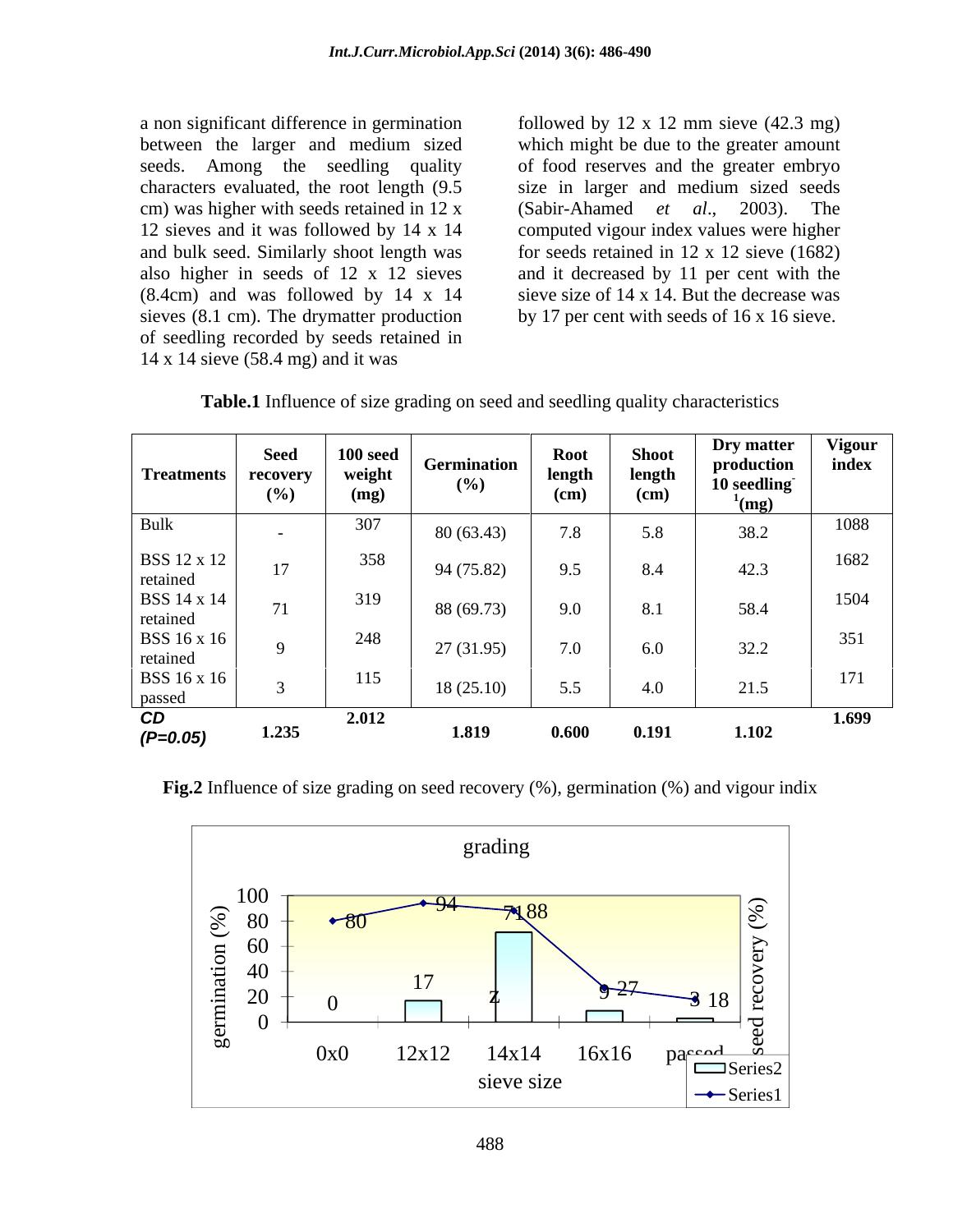

weight and seed quality characters are germination. positively related to each other. All the evaluated vigour parameters exhibited a rhythmic reduction with large, medium, of size grading using BSS hand sieve viz., smaller sized seeds and rejects.. Pollock  $12 \times 12.14 \times 14$  and  $16 \times 16$  size indicated and Roos (1972) reported that larger seeds that the recovery of seeds was the highest possessed more vigour than smaller seeds (71 per cent) with 14 x 14 sieve, while it due to the presence of more of food was only 17 and 9 per cent with 12 x 12 material. Jayashree (1996) in cotton and Rajesekaran (2001) in niger also observed that seedling vigour characteristics were The evaluated seed quality characters of positively correlated with seed size and the present study revealed that seed size seed weight. Thus the study highlighted had positive association with seed that sesamum CO 1 seed could be graded weight,where the seeds retained in 12 x 12 with BSS 14 x 14 sieve for higher sieve (larger size) recorded 68 and 14 per

Grading is one of the important post harvest management techniques that sieve obtained with higher recovery. The homogenize the seed lot resulting in lesser weight recorded by the larger size uniform germination with higher planting seeds could be due to illfilling of seed. value (Srimathi *et al*., 1999). Saeed EL Sabir-Ahamed *et al*. (2003) reported that seed

489

The vigour index values of bulk seeds (1966) opined that seed size influenced the were 35 per cent lesser than seeds retained phases of germination in terms of early in 12 x 12 sieve. Nachimuthu (1997) in emergence, speed of emergence and gingelly also reported that seed size ,seed seedling growth in addition to seed germination.

. A construction of the construction of the construction of the construction of the construction of the construction of the construction of the construction of the construction of the construction of the construction of th

The present study on tracing the influence of size grading using BSS hand sieve *viz*., 12 <sup>x</sup> 12,14 <sup>x</sup> <sup>14</sup> and <sup>16</sup> <sup>x</sup> <sup>16</sup> size indicated and 16 x 16 sieves respectively. (Fig.1)

recovery of quality seed. cent higher weight than the reject and bulk had positive association with seeds, respectively. But it was 11 per cent lesser than the seeds obtained in 14 x 14